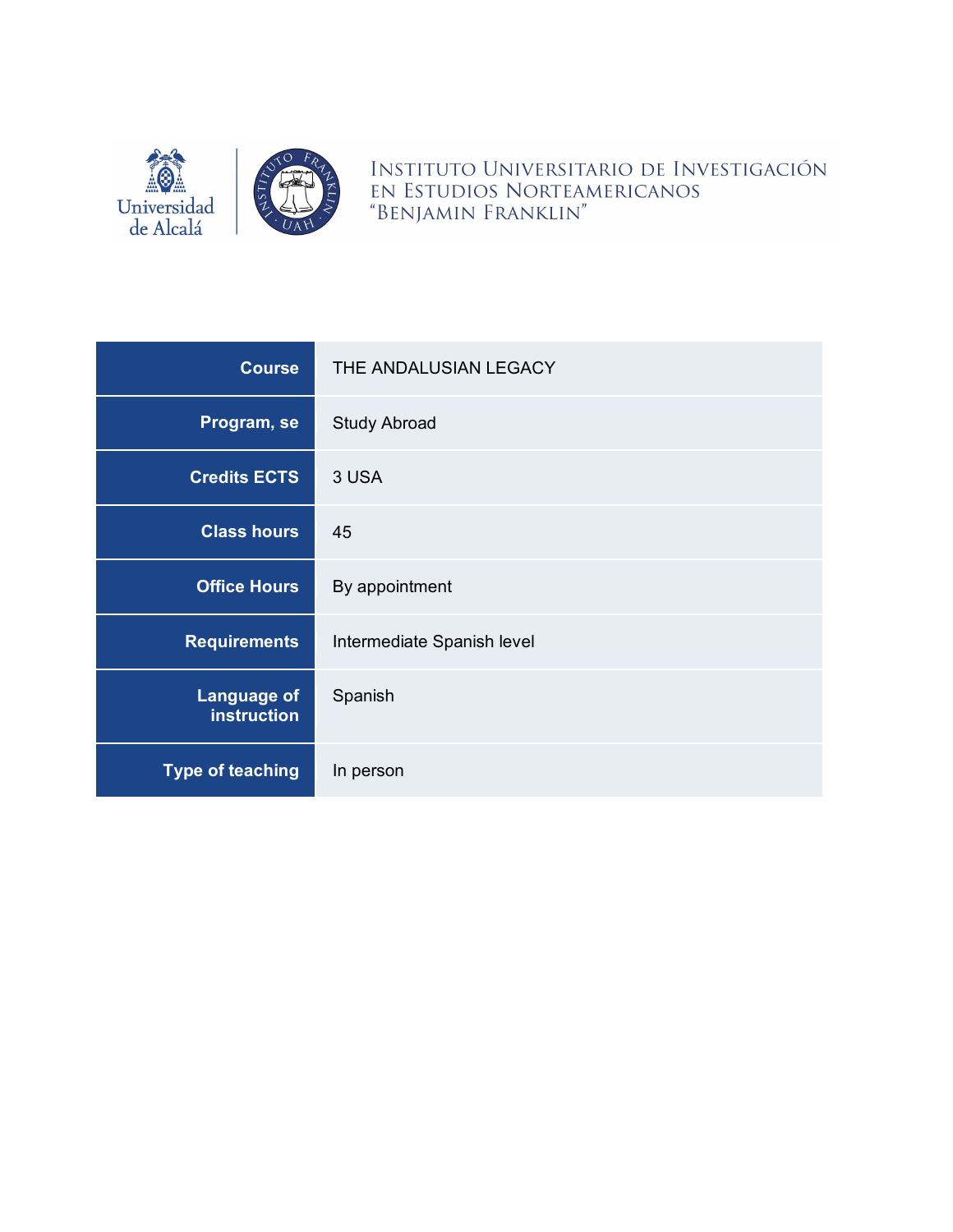

# **INTRODUCTION**

This course aims to introduce the student to the essential aspects of the Islamic culture developed during the Middle Ages in the Iberian Peninsula. In addition, it tries to provide a synthesis of the socio-political crises and artistic and cultural influences that affected Muslims, Jews and Christians. This subject covers, in a general way, an essential period of time for the formation of Spain as well as its art and culture. The content of the course provides the student with an overview of a period of singular importance to help understand present-day Spain.

In the professional field, this subject is preferably developed in the following fields:

- Management and conservation of Historical and Cultural Heritage; Cultural and Tourist Consultancy;
- Research and teaching. This class is fundamental for designing educational projects related to the teaching of Spanish as a second language. In addition, it orients the student towards sectors that imply a good knowledge of the Spanish language. These include linguistic and literary planning and counseling, media management and counseling, international relations, tourism, and cultural management, among others.
- Conservation, exhibition and marketing of works of art (curatorship of exhibitions, direction and management of museums and art centers, art galleries). Dissemination of artistic heritage (advice in the field of artistic and cultural heritage, preparation of technical reports). Protection, management of the historical-artistic heritage (Museum curators, Historical-artistic reports in Restoration Projects).

# **DESCRIPTION**

The term al-Andalus refers to the territory of the Iberian Peninsula that was under Muslim rule between 711 and 1492. This long permanence of almost 800 years has confirmed a heritage that has become a significant part of the signs of identity in Spanish culture. In this sense, the course is organized in several topics, among which we will study the Muslim monuments as the origin of Mudejar and Mozarabic art. The transformation of the city, the houses and the garden whose greatest example would be the Alhambra in Granada. The development of agriculture and the arrival of new foods that were the origin of modern Spanish gastronomy. The linguistic influence will also be emphasized, as well as the music, festivals and traditions that make Spain such a unique country.

## **COMPETENCES**

According to this section, the course will aim to develop the following competencies:

#### **General Competences (GC):**

**(GC1)** Manage projects and organize individual and team work.

- **(GC 2)** Develop the ability to locate, evaluate and synthesize reference information.
- **(GC 3)** Plan one's own work.
- **(GC 4)** To know how to apply in practice the theoretical or historiographical knowledge acquired.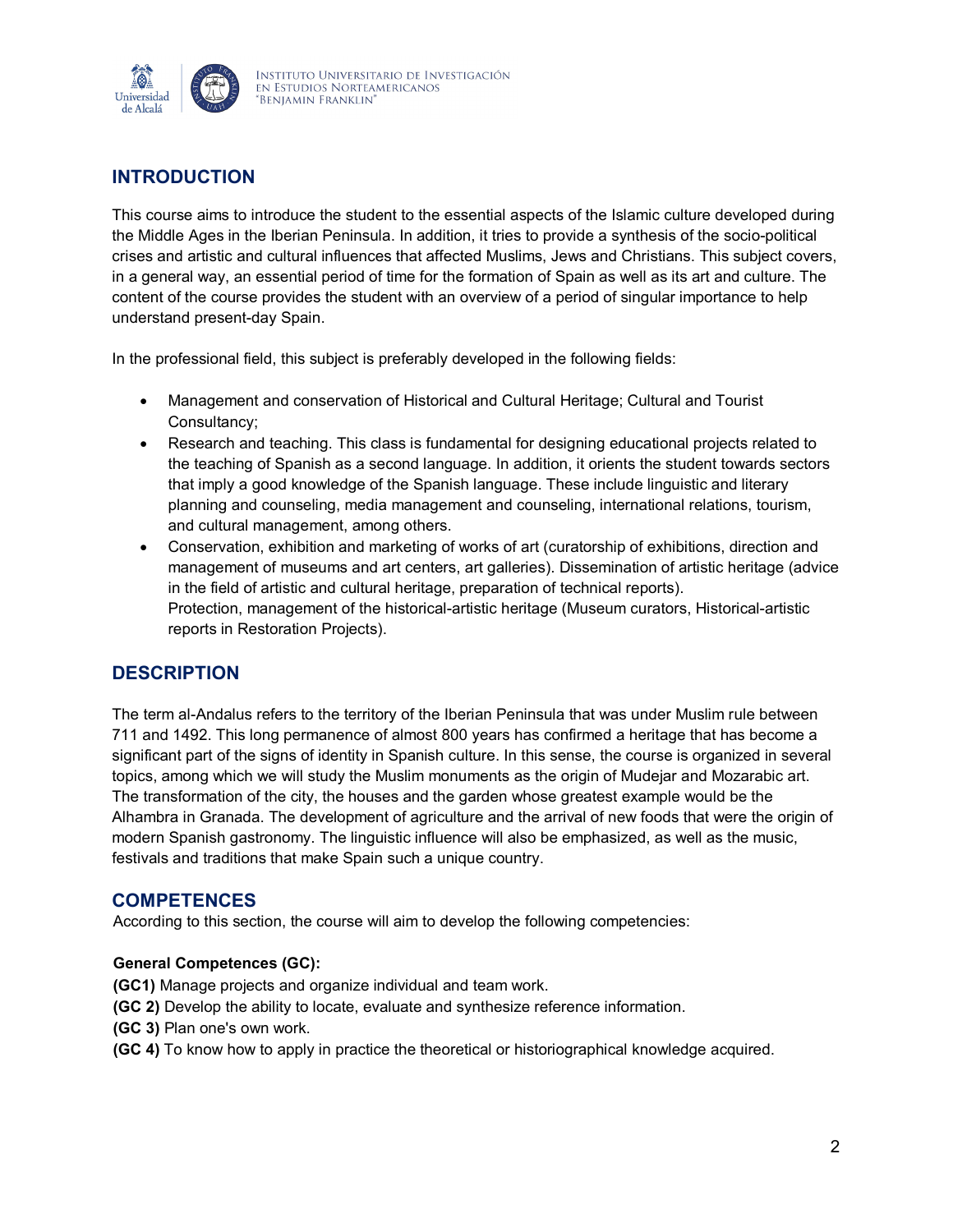

### **Specific competences (SC):**

**(SC 1)** Identify the Andalusian legacy in Spanish art.

**(SC 2)** Knowing the origin of certain uses and customs linked to the Andalusian culture (housing, food, festivals, etc.).

**(SC 3)** Analyze the most relevant characteristics of the different Muslim peoples that inhabited the Iberian Peninsula.

**(SC 4)** To present and defend both in writing and orally the knowledge acquired.

**(SC 5)** Recognize the different artistic styles through the works of art that represent them.

# **METHODOLOGY**

Theoretical-practical lessons will be given by the professor based, mainly, on readings and publications that will be complemented with three compulsory activities:

- Visit to Toledo
- Visit to the University of Alcalá
- Elaboration of an Andalusian menu

There will be review exercises in which specific questions will be asked related to styles, techniques, influences, chronology, names of the works, etc... In addition, PowerPoint presentations and the viewing of certain documentaries will be used to help understand the most important characteristics of the Andalusian legacy. The methodology aims to work both the theoretical contents and the attitudes and skills of the students with the objective of developing the aforementioned competences. At the end of the course the student will have to do a research work on one of the topics covered in the course. This work will be presented in an oral presentation in which the student will have the opportunity to demonstrate the analytical skills learned throughout the course.

Finally, the course will have two exams, one quarterly and one final so that the professor can evaluate if all the competencies of the course have been fulfilled.

# **PREPARATION FOR CLASS**

For the best performance of the course, the student should arrive each day prepared to class, having done the readings assigned in the program.

The work at home is very important since it will allow the student to anticipate the class. It will basically involve reading the information in the textbook and doing the comprehension exercises. This task is key to follow the rhythm of the class, since it will facilitate the comprehension of what has been learned. With this way of working it is intended that the student comes to class familiar with certain technical vocabulary, some names of the artists and some of their most representative works.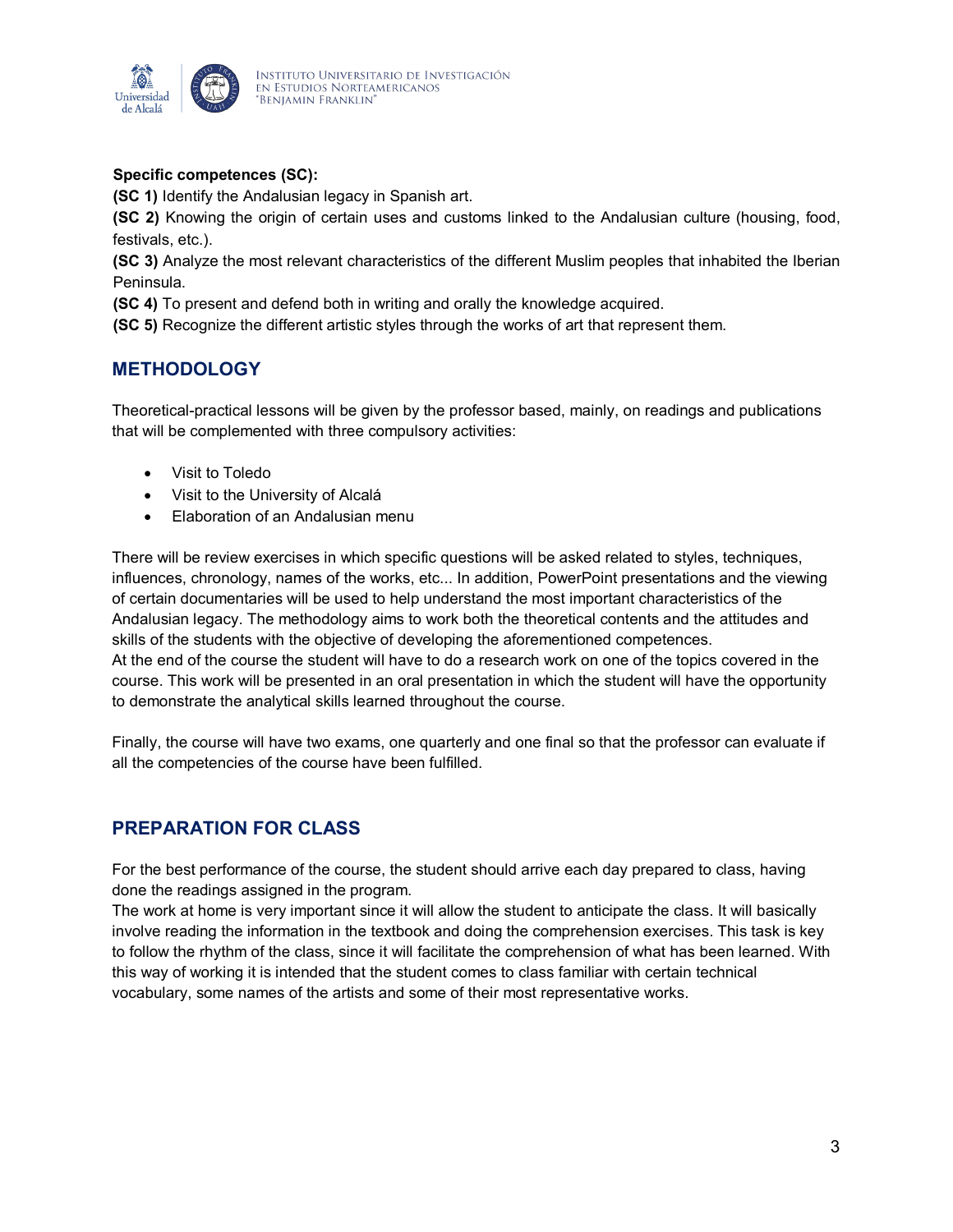

# **EVALUATION**

The course will be evaluated trying to combine different evaluation systems, so that all students can develop their abilities. The student's continuous work will be the guiding criterion of the evaluation system. Consequently, the global evaluation will be based on the participation of the students in the theoretical and practical sessions; the realization of exercises, works and written tests; the preparation of presentations and oral expositions and participation in the activities of the course. The percentage of the grade assigned to each of the course sections will be as follows:

### • **Participation and assignments.**

It must be active, that is to say, the student must not only ask his doubts, but also make comments and analyze the pictorial works in group or individually. In addition, the student must read the texts assigned by the teacher and do the exercises related to the text. In this section, competencies 1, 2, 3, 4 and 6 will be worked on.

The total percentage of this section is 9%.

#### • **Visits and complementary activities.**

All the activities and visits to different museums or institutions will be carried out both in class hours and out of class hours, but they will be considered as classes. Among the visits to be made during the course is the city of Toledo (compulsory 5%) and the visit to the University of Alcalá (compulsory. 6%). Among the activities to be carried out is the elaboration of an Andalusian menu in the kitchen of a restaurant. (Compulsory 10%).

\* Cultural visits may be subject to alterations. The Institutions reserve the right to change them according to their agenda needs or possible administrative eventualities.

#### • **Written work**.

The objective of the paper is to analyze an example of the Muslim legacy and compare it with its influences on Spanish culture or art. The final paper must be typed double-spaced in Times New Roman 12 and will be between 3 or 5 pages long. It will be a research paper so the format to follow will be MLA. In case of plagiarism the student will get a grade of 0 in the course. The written work will have to be exposed in public in the classroom on the days established in the program. This section will be focused to work on competences 2, 3, 4 and 5 having as objectives the following sections:

#### **Characteristics**

The student will identify multiple significant characteristics that distinguish the original work from the influences it may have had on others.

#### **Influence of Culture**

The student will have to give several examples of what belongs to the Muslim legacy and its influence and transformation in the adaptation to Spanish culture, traditions or art.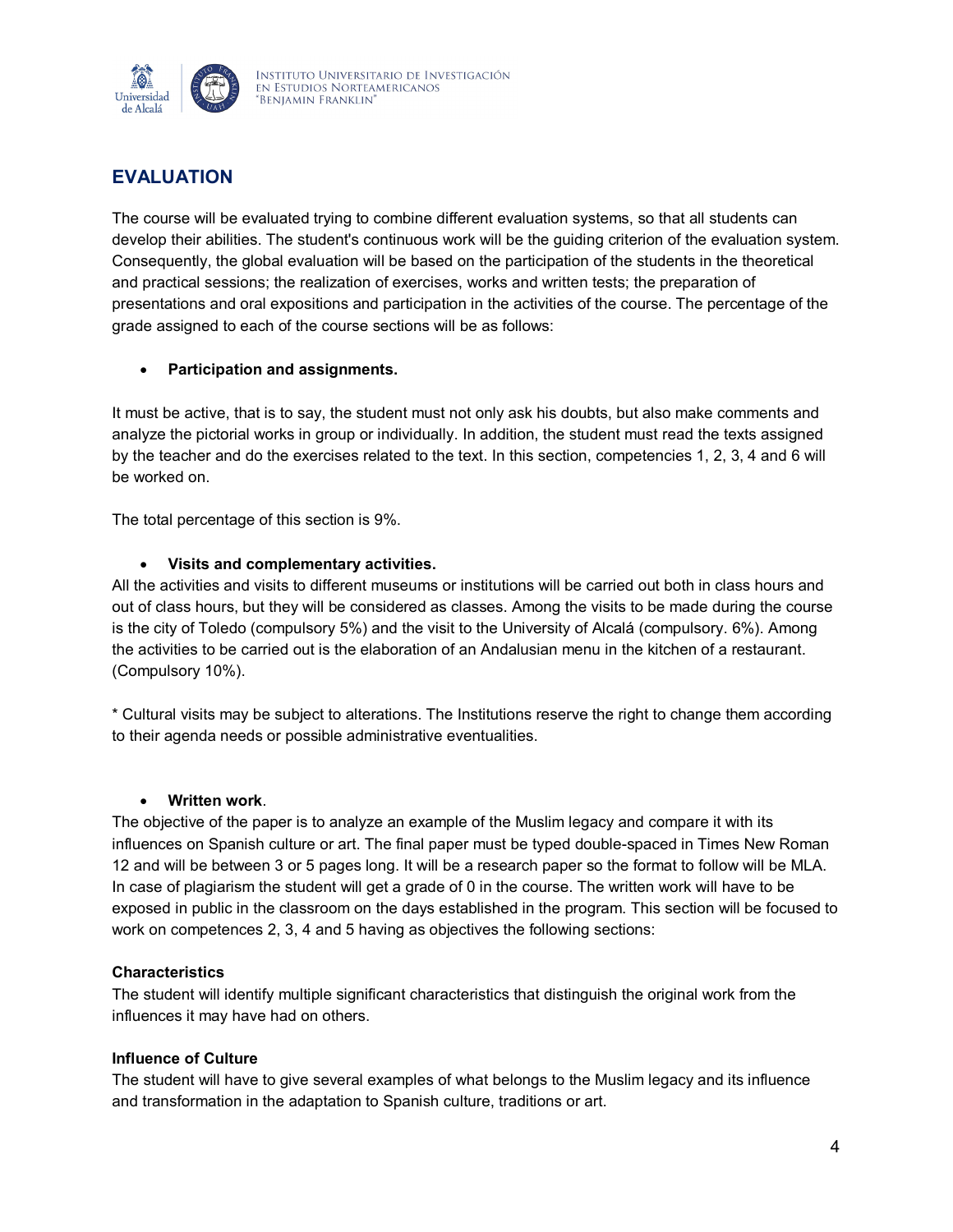

#### **Specific Language**

The student will have to express his/her knowledge using a specific language that he/she will have to acquire through the readings and explanations given by the professor.

The total percentage of this section is 10%.

## **NOTE: IF THE WORK IS HANDED IN AFTER THE ESTABLISHED DATE, THE GRADE WILL BE REDUCED BY 1% FOR EACH DAY OF DELAY.**

#### **Plagiarism:**

Plagiarism is a violation of academic norms and as such it can result in a failed course. In extreme cases it can include the expulsion from the program. In order to avoid this, it is recommended to remind students of how to cite and rephrase the works of authors when writing papers.

#### • **Oral presentation.**

There will be two. The first one is related to the topics studied before the quarterly exam. Students will have to choose a topic and develop it in an oral presentation. The second presentation aims to present the knowledge acquired in the final written work using oral language. In this paper all the competencies should be worked on and the student should demonstrate a good command of the following sections:

#### **Content and development.**

The student must make a well-structured presentation making an introduction to the main topic whose information and ideas must be developed in a coherent and related way to end with a logical conclusion according to the research that has been carried out.

#### **Specific language**

The student must expose his work using part of the lexicon worked in class necessary to explain the contents of his research on the topic to be covered.

#### **Body language**

The student must show control over the content of the topic and the attention of the class. For this purpose, eye contact, intonation and body language are important. The student should show a for the attention of the class. To develop this section, it would be interesting for the class to participate in the presentation through comprehension exercises or questions related to the topic.

#### **Audiovisual Media**

It is very important that the student uses audiovisual media to make his oral presentation. The student is advised to use PowerPoint, postcards, pictures etc. It is also very important that the student does not read directly the information to be presented. Supporting notes can be used, but never a direct reading of the presentation.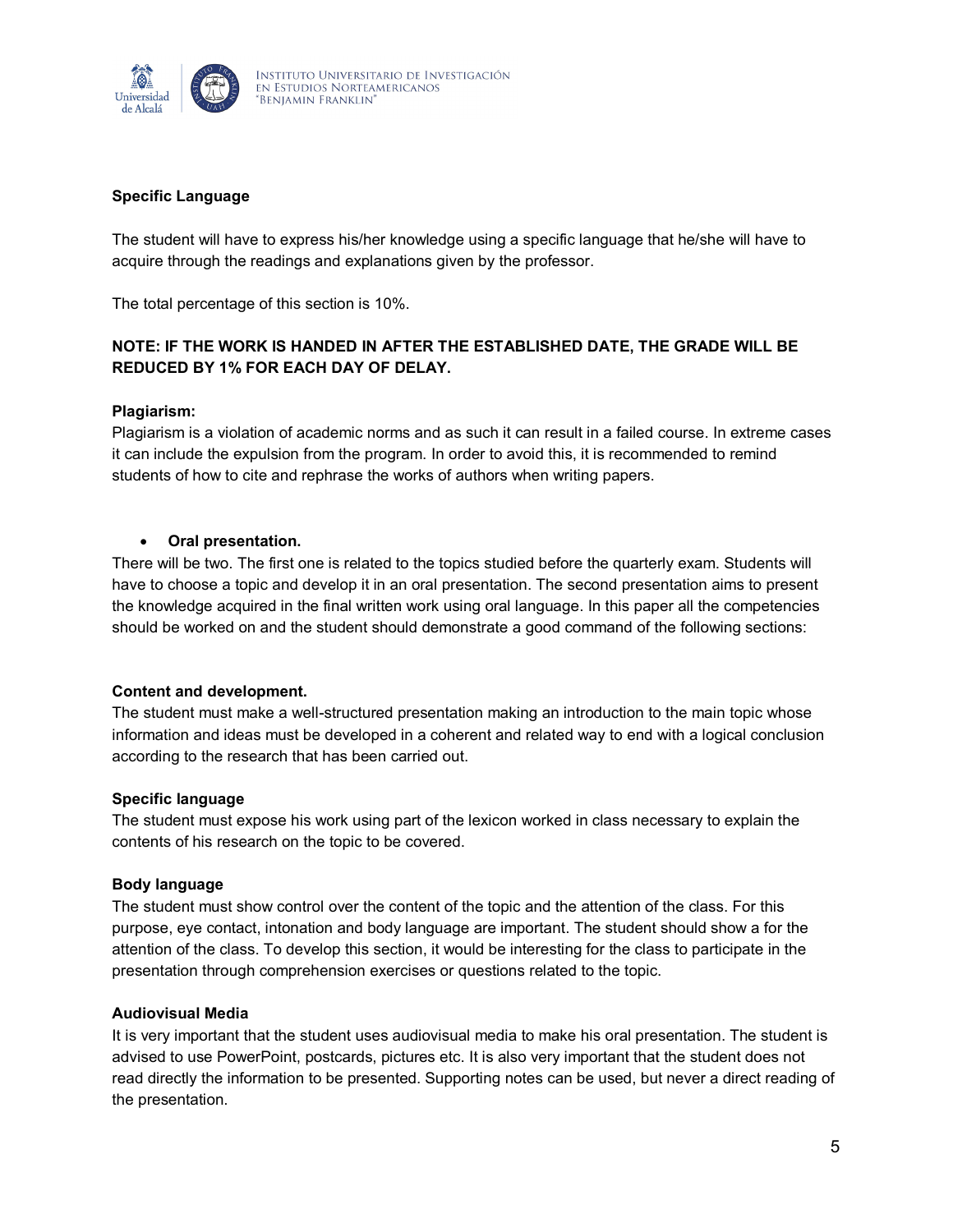

The total percentage of this section is 10%.

### • **First Exam (partial)**

It will be held in the middle of the course (see date in the section of the class schedule). The exam will consist of two parts; a practical part in which the student will have to answer questions related to the viewing of several works and another theoretical part in which there will be development questions. The total percentage of this section is 25%.

### • **Second Exam (final)**

It will be held at the end of the course (see date in the program in the section on classes) and will be of a cumulative nature. It will also consist of two parts. The theoretical part will be a development on a topic or comprehension questions. The second part will consist of answering questions related to the viewing of certain works of the Muslim world. The teacher will have to evaluate all the competencies of the course. If the professor detects copying or plagiarism in the exam, the student will receive a grade of zero and will not have the option of any kind of recovery. The total percentage of this section is 25%.

## **EVALUATION**

The evaluation of this course is as follows:

| PARTICIPATION AND ASSIGMENTS | 9%     |
|------------------------------|--------|
| ACTIVITIES (3)               | 21 %   |
| <b>RESEARCH PAPER</b>        | $10\%$ |
| <b>ORAL PRESENTATION (2)</b> | 10 %   |
| <b>MIDTERM EXAMS</b>         | 25%    |
| <b>FINAL EXAMS</b>           | 25%    |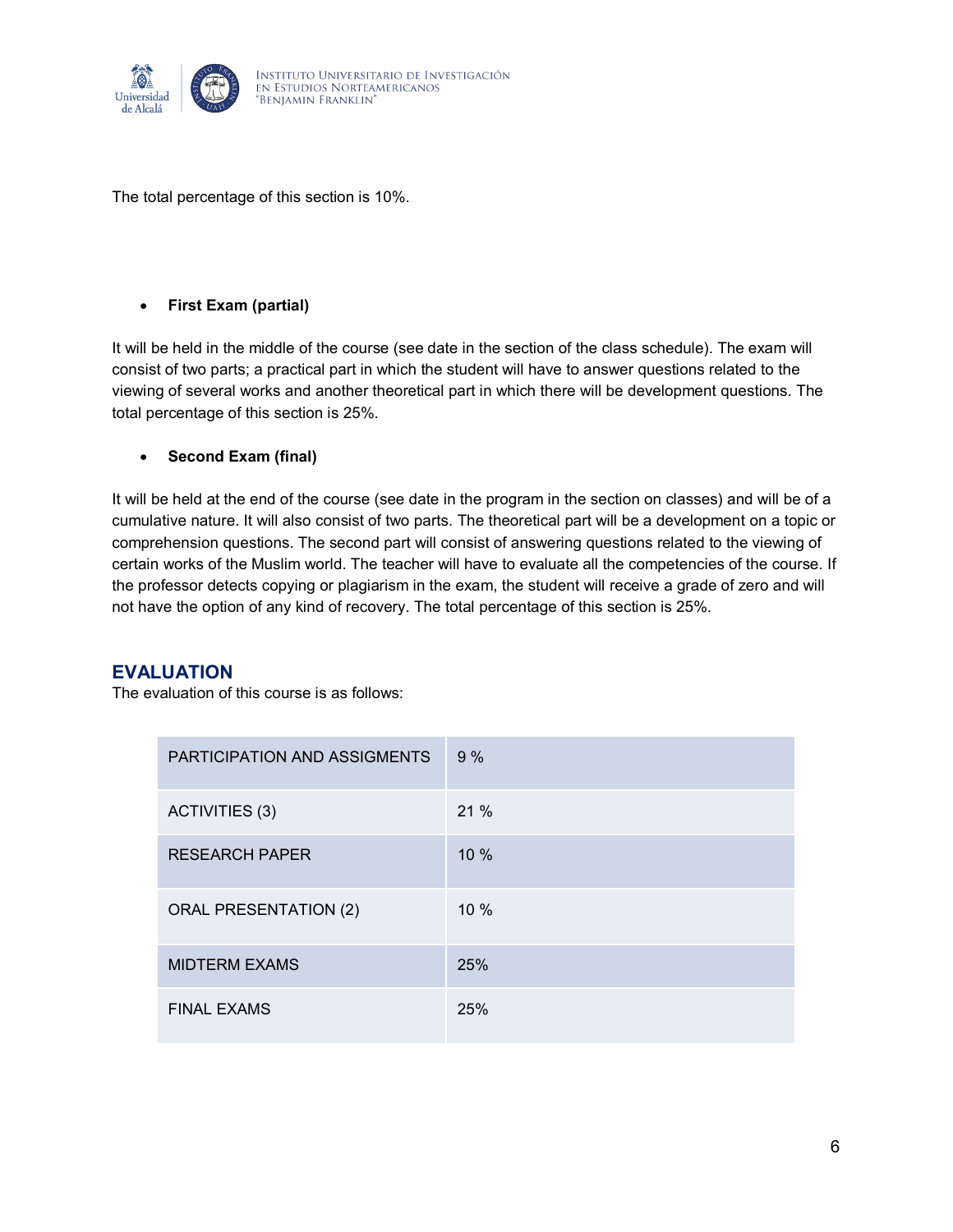

# **ATTENDANCE**

Class attendance is MANDATORY. If the student is absent for more than the allowed limit (one class absence in the summer program and two absences in the fall and spring programs), the final grade will reflect a decrease of 10 points for each non-attendance that has not been excused by a doctor's certificate or by your Program Director. It is the individual responsibility of the student to make up any missed content about the subject taught in class the day the student was absent.

# **STUDENTS WITH SPECIAL NEEDS**

Students with special needs should contact Antonio Fernández: [antonio.fernandezm@uah.es](mailto:antonio.fernandezm@uah.es) Instituto Franklin-UAH can accommodate these students who show through a medical note or a note from their academic advisor that require help in order to fulfill the program.

## **USE OF TECHNOLOGY IN CLASS**

The use of technology is essential today in education, but if is used inappropriately it can be harmful for students. It is necessary that students ask for permission from the teacher in order to use any technological devices. Faculty should make clear to students in what instances technology can be used.

## **USE OF BLACKBOARD**

All courses offered by Instituto Franklin-UAH might be taught through the Blackboard virtual classroom. Also teachers can have materials, forums, etc in the virtual classroom even if they don´t teach the clas virtually. For more information about using it contact Antonio Fernández: [antonio.fernandezm@uah.es](mailto:antonio.fernandezm@uah.es)

| <b>CLASS SCHEDULE</b>                                                                    |  |
|------------------------------------------------------------------------------------------|--|
| Origen de al-Ándalus.                                                                    |  |
| La influencia romano visigoda en la arquitectura andalusí                                |  |
| El Emirato de al-Ándalus y el Califato de Córdoba                                        |  |
| El origen de la mezquita. La gran Mezquita Aljama de Córdoba I                           |  |
| La gran Mezquita Aljama de Córdoba II, Medina Azahara y el<br>Cristo de la Luz en Toledo |  |
| Los Reinos de Taifas: La Aljafería de Zaragoza                                           |  |

# **CLASS SHCEDULE**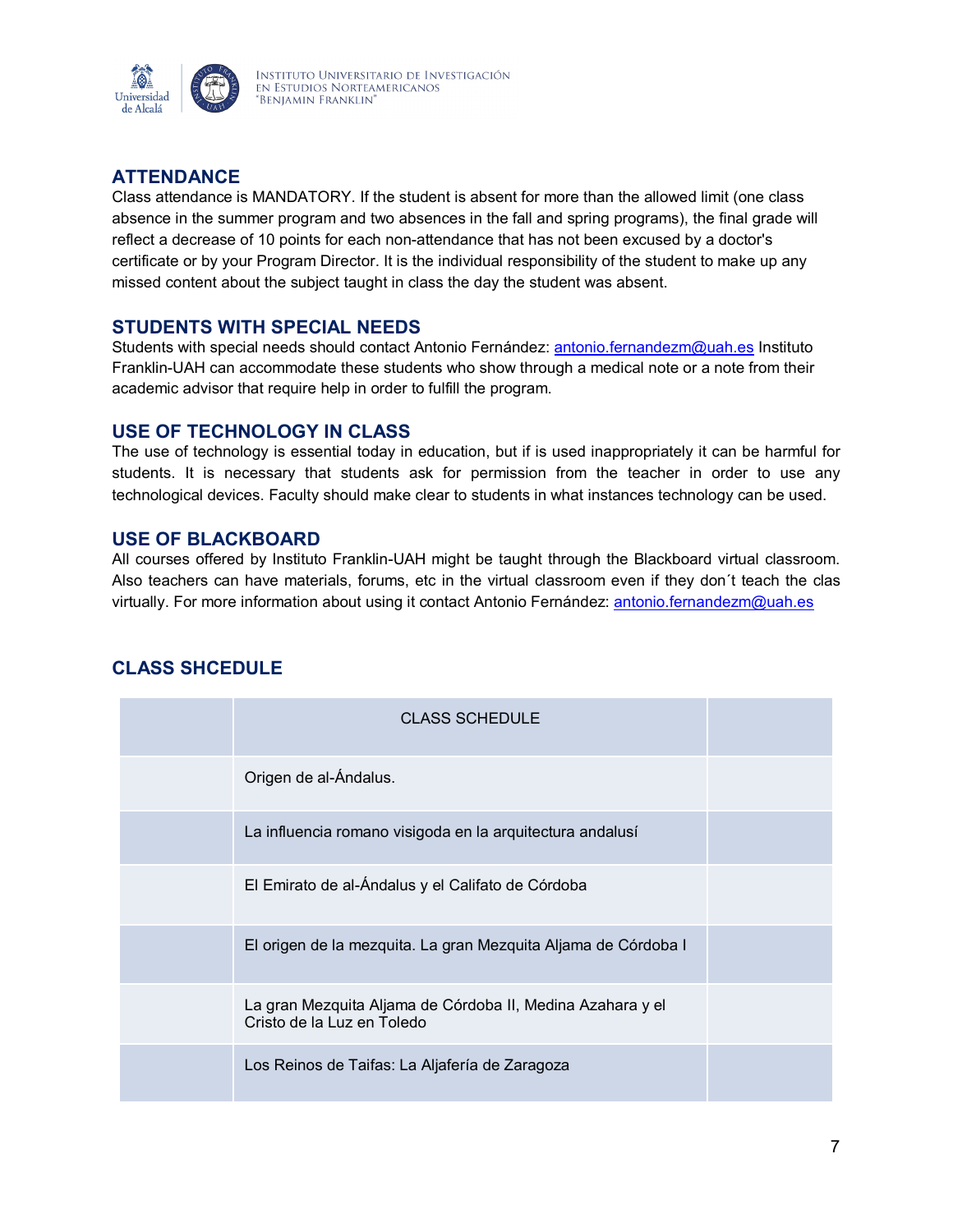

| Los Almorávides y los Almohades. La Giralda de Sevilla.                                                |  |
|--------------------------------------------------------------------------------------------------------|--|
| Los Reinos de Taifas, Los Nazaríes, La Alhambra de Granada,                                            |  |
| Mozárabes vs Mudéjares                                                                                 |  |
| El Mudéjar: En España y en el Nuevo Mundo                                                              |  |
| La ciudad. Castillos y Alcázares: el urbanismo en la España<br>medieval                                |  |
| Vida Cotidiana. La convivencia entre árabes, judíos y cristianos<br>La cultura culinaria en al-Ándalus |  |
| La interferencia lingüística entre el árabe y las lenguas romances<br>peninsulares                     |  |
| El jardín hispanoárabe. Un paraíso terrenal                                                            |  |

**Note: The programmed activities may be altered as the institutions to be visited reserve the right to change dates or times according to their agenda or possible administrative eventualities.**

#### **BIBLIOGRAHY**

Salma Khadra Jayyusi, *The Legacy of Muslim Spain*. Second edition. E.J. Brill Leiden-New York-Köln 1994

Abrantes, Ricardo, Fernández Araceli y Manzarbeitia Santiago. *Arte Español para Extranjeros*. Hondarribia (Guipuzcua): Editorial Nerea, S.A., 1999.

Bendala, Manuel, Bango G. Isidro, Borrás Gonzalo. *Manual del Arte Español*. Madrid: Silex Ediciones. S.L. 2003

*Al-Andalus: culturas de convivencia* (Texto: Juan Vernet y Leonor Martínez Martín), publicado por Lundwerg ISBN: 84-7782-850-4,

*Sefarad: culturas de convivencia* (Texto: José Luis Lacave), ISBN: 84-7782-865-2.